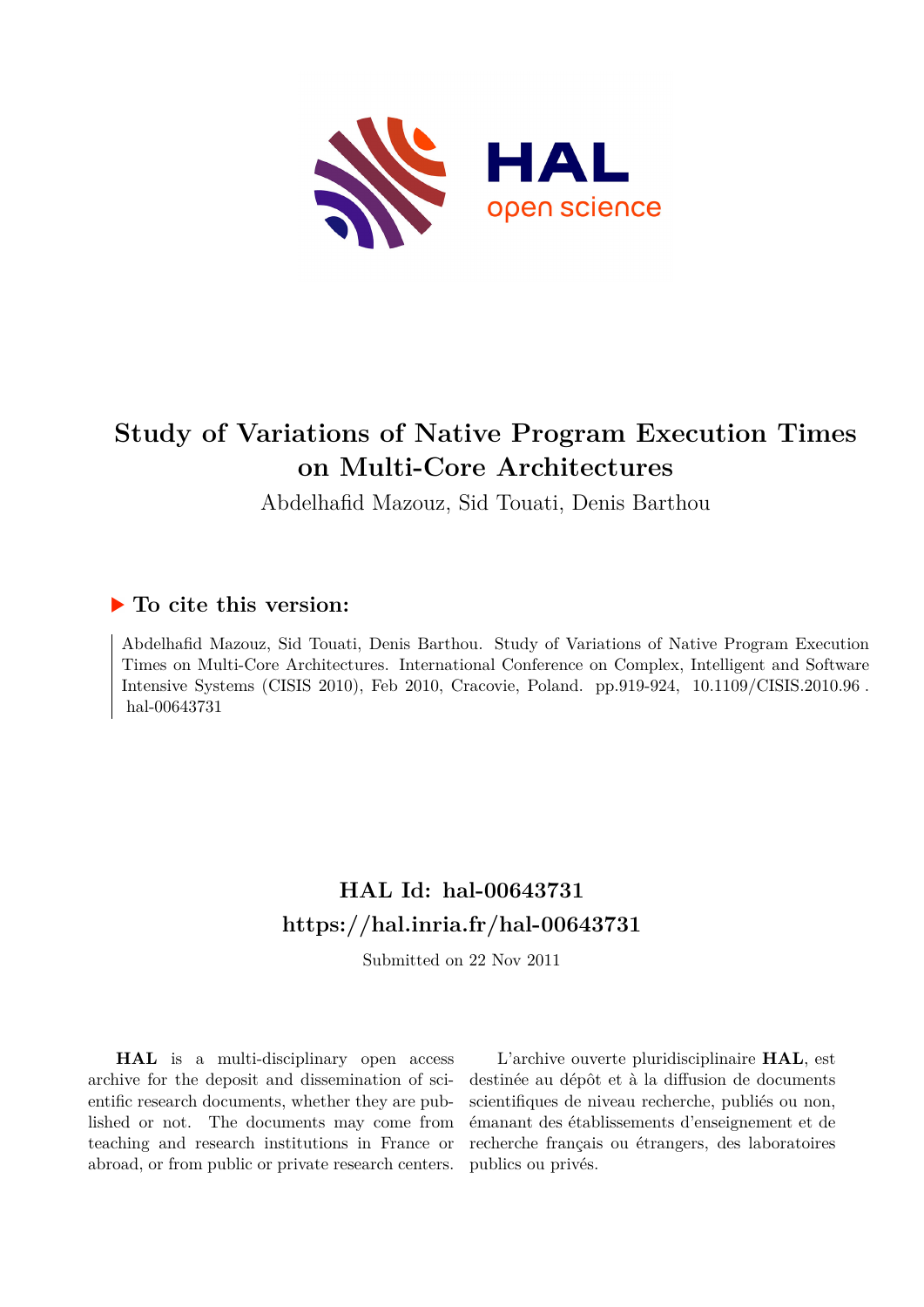# Study of Variations of Native Program Execution Times on Multi-Core Architectures

Abdelhafid MAZOUZ University of Versailles Saint-Quentin, France.

Sid-Ahmed-Ali TOUATI INRIA-Saclay, France.

Denis BARTHOU University of Bordeaux, France.

*Abstract*—Program performance optimisations, feedbackdirected iterative compilation and auto-tuning systems [1] all assume a fixed estimation of execution time given a fixed input data for the program. However, in practice we observe non-negligible program performance variations on hardware platforms. While these variations are insignificant for sequential applications, we show that parallel native OpenMP programs have less performance stability.

This article does not try to quantify nor to qualify the factors influencing the variations of program execution times, that we let for a future work. This article demonstrates three observations: 1) The performance variations of sequential applications is insignificant. 2) OpenMP program execution times on multi-core platforms show important variations. 3) The distribution of the execution times is not a Gaussian distribution in almost all cases. We finish by a discussion explaining why considering the minimal or the mean execution time within a sample of experiments is not the best estimation of program performance.

#### I. INTRODUCTION

Every computer scientist working on the field of program performance optimisation knows how to compute a speedup. Let  $P$  be a program and  $I$  an input data set. The execution time of the program P given an input data set is noted by  $T(P, I)$ . Computing the speedup of a program, given a fixed data input, is easy [2]: if  $P'$  is a modified version of  $P$ , then the speedup is computed by  $s(P', I) = \frac{T(P', I)}{T(P, I)}$  $\frac{T(P_1, I)}{T(P, I)}$ . The execution time is usually observed by measurements, or can be simulated or predicted with a performance model. In our study, we consider direct measurements (either by hardware performance counters, or by OS timing function calls).

Contrary to emulated or virtualised programs (such as Java byte-codes), native program binaries are executed directly on the hardware with possibly some basic OS requests (OS function calls). Our current study focuses on this family of programs: we consider the sample of SPEC 2006 and SPEC OMP2001 benchmark applications. We do not consider binary virtualisation or byte-code emulation because they add software layers influencing the program performance in a more complex way: garbage collector strategies, threads organisation, caching and dynamic compilation techniques all may dramatically influence the measurements of program execution times. Direct measurements of native applications have one software layer (namely the OS) between the user code and the hardware.

Till now, program variations of large sequential applications such as SPEC CPU are materially neglected. In the SPECPU2006 run rules, we can read: ¨*A central idea of SPEC benchmarking is to create tests that are repeatable: if you run a benchmark suite multiple times, it is expected that results will be similar, although there will be a small degree of run-to-run variation*  $\cdot$  Indeed, we confirm in this study that large SPECPU2006 applications have minor variations with the train input data. This of course does not guarantee that the variations of sequential applications would always be negligible. For instance code kernels and toy benchmarks have small execution times, consequently the statistical variance may be greater.

With the introduction of multi-core architectures, programming in parallel is expected to take an increasing importance in the future. OpenMP paradigm is one of the most used parallel programming model on desktop machines: it assumes a shared memory between threads, is used with simple pragmas that allows or not the invocation of threads, etc. In this article, we report extensive experiments on a representative sample of OpenMP benchmarks (from SPEC) executed on an Intel multi-core machine. We show that, contrary to sequential applications, the variations of program execution times are sensitive from a human usage point of view. Consequently, considering an good estimation of  $T(P, I)$  becomes of crucial importance and impose us to revisit the old performance analysis methodology.

By now, the variability of  $T(P, I)$  must be correctly taken into account for auto-tuning systems [1]. Also, it must be considered to report confidence intervals for speedups. This advice already exists in the literature since numerous decades [2], [3] but not really followed in practice: the reason is that the exact definition of the confidence interval of a speedup is not known till yet. As far as we know, a correct formula based on statistical and probability theory that estimates the confidence interval of the fraction  $\frac{T(P, I)}{T(P', I)}$  is not defined. And defining such formula is not easy, because the shape of the theoretical distributions of program execution times is not known yet.

Our article is organised as follows. Sect. II presents some related efforts dealing with programs execution times variability. Sect. III presents the heart of our experimental study. Sect. IV develops some discussion before concluding.

#### II. RELATED RESEARCH ACTIVITY

Collective optimisation [4] is a valuable effort in the community of program optimisation aiming to log performance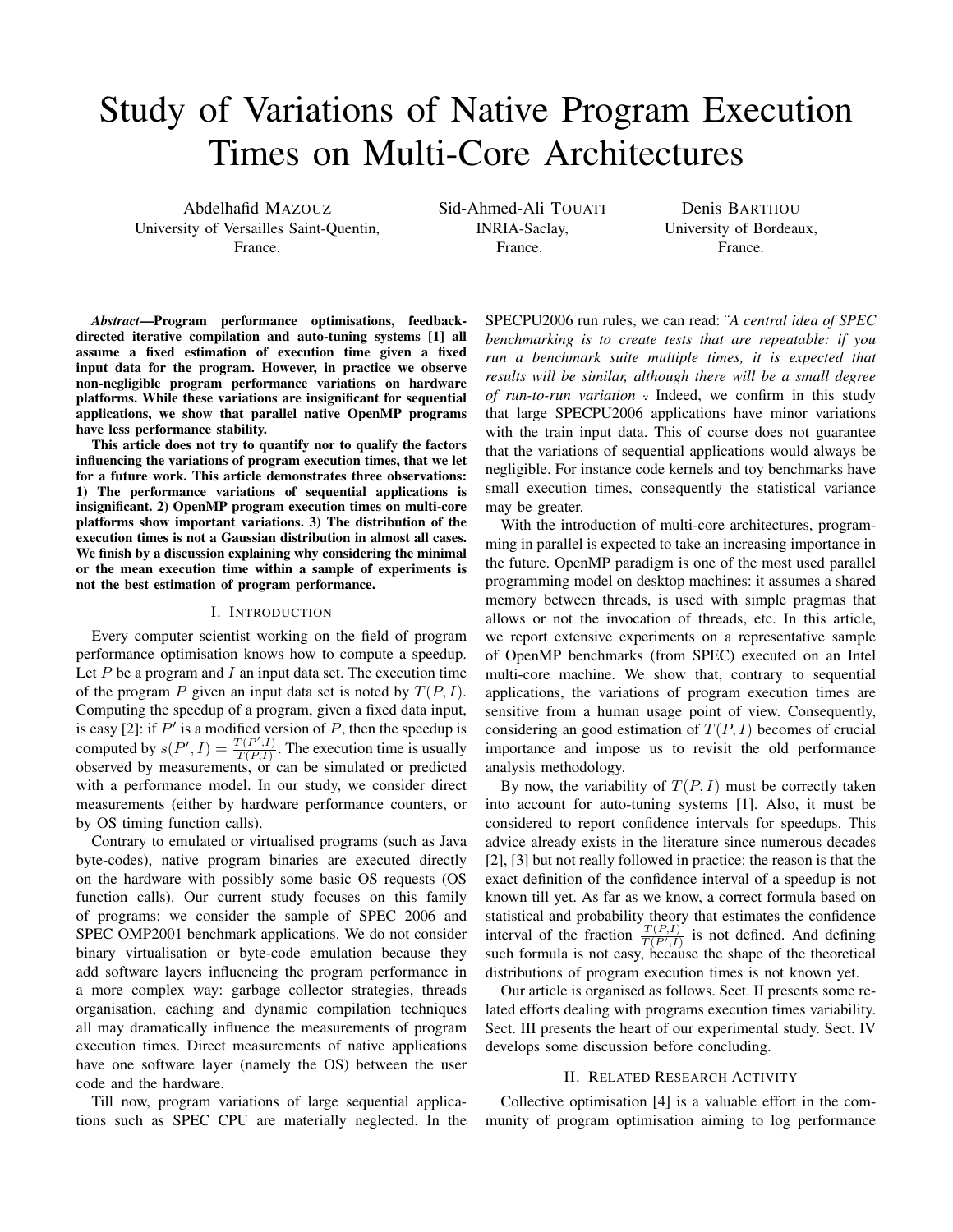numbers in a central database. One of the main motivations behind this effort is the disparity of performance scores reported in the literature, and the difficulty in comparing, checking and reproducing them. A fraction of the non reproducibility of experimental code optimisation results comes from the variability of program execution times; if not correctly reported or evaluated, the overall reported speedups would have a low chance of being reproduced.

Another effort dealing with variability is the article of *raced profiles* [5]. That performance optimisation system is based on observing the execution times of code fractions (functions, and so on). The mean execution time of such code fraction is analysed thanks to the test of student, aiming to compute a confidence interval for the mean. We have two main differences with the previous work. First, we execute multiple times whole programs, not fractions of them. Consequently, our successive executions are independent (this is not the case when we execute the same function multiple times inside the same program). Second, this previous article does not fix the data input of each code fraction: the variability of execution times when the data input varies cannot be analysed with the test of student. Simply because when data input varies, the execution time varies inherently based on the algorithmic complexity, and not on the structural hazard. In other words, observing distinct execution times when varying data input cannot be considered as hazard, but as an inherent reaction of the program under analysis.

Last, program execution times variability has been shown to lead to wrong conclusions if some execution environment parameters are not kept under control [6]. For instance, the experiments on sequential applications reported in [6] show that the size of Unix shell variables and the linking order of object codes both may influence the execution times. In our article, we do not provide explanation about the external factors influencing the variability of program execution times. We fix the execution environment as advised in [6], and we observe the variations that comes from complex interaction phenomena between software and hardware. Identifying such factors is not the topic of this article and we start our effort by analysing the performance variability.

#### III. EXPERIMENTAL RESULTS

This section presents our synthesis of multiple months of experiments. We describe our experimental setup, then we study the normality of the distribution of program execution times. We then show the weak variability of SPEC sequential applications while confirming the results presented in [6]. Finally, we demonstrate a larger variability of OpenMP program execution times on a multi-core architecture.

#### *A. Experimental Setup*

Our experiments have been conducted on a Linux workstation. The kernel version x86 64 2.6.26 is patched with perfmon kernel 2.81 (libpfm and pfmon version 3.8). The micro-architecture of the processors is Intel Core 2, quad-core Xeon E5345, FSB 1333. The core frequency is 2.33 GHz. The machine has two chips, each one has four cores. Regarding the cache sizes, the L1 caches are private to each core and have a size of 32 KB for instructions and 32 KB for data (separate). The L2 cache level is shared between each couple of cores. In our machine, there are two L2 caches on each chip. The size of each L2 is 4 MB, for both instructions and data. Inside a chip, two cores share 4 MB of L2. The main memory size is 4 GB and the number of TLB entries is 512.

#### *B. Experimental Methodology*

The test machine was entirely dedicated during the experiments to a single user. The OS services were all inactive, except basic ones such as sshd. We used the build system and scripts of SPEC CPU2006 and OMP2001 to compile and optimise applications, launch them, measure execution times, check validity of the results and report the performance numbers. The compiler used are gcc 4.1.3 and 4.3.2, and Intel icc 11.0. The compiler optimisation level we used are -O2 and -O3. The option --fno-strict-aliasing was used for perlbench benchmark because of a technical error in that code (reported to SPEC and patched for future versions). gcc was not able to compile the omp version of mgrid\_m because of a bug (Bugzilla Bug 33904). The parallel execution of gafort\_m failed because of a segmentation fault (this execution error was also reported if we use Intel icc 11.0). We also disactivated the random dynamic stack allocation (this is an option in a Linux Kernel).

The SPEC system measuring the execution times relies on the function gettimeofday that returns the real time with a precision of micro-second.

Numerous software configurations were experimented:

- 1) For SPEC CPU 2006, we varied the size of the Unix shell environment, as described in [6]. We also experimented two code optimisation levels  $(-03 \text{ and } -02)$ .
- 2) For SPEC OMP 2001, we fixed the Unix shell environment, and we varied the number of threads as: no threads (sequential version), 1 thread (omp version with a unique thread), 2, 4, 6 and 8 threads.

The input data used for experiments are the *train* set. The successive executions are performed sequentially in a backto-back way. No more than one application was executed at a time. We configured the SPEC runspec to perform 30 runs for each software configuration. This high number of runs allows us to report statistics with a high confidence level.

#### *C. Normality Check Results*

Each software configuration is executed 30 times, yielding to report 30 distinct execution times of the same binary program and train input data. We checked if these 30 distinct values follow a normal distribution or not. Surprisingly enough, most of the execution times distributions are not Gaussian: Using the standard Shapiro-Wilk normality check, and a high confidence level equal to 95%, the normality check fails in almost all SPEC CPU 2006 applications (except for 462.libquantum) and in all OMP2001 applications. When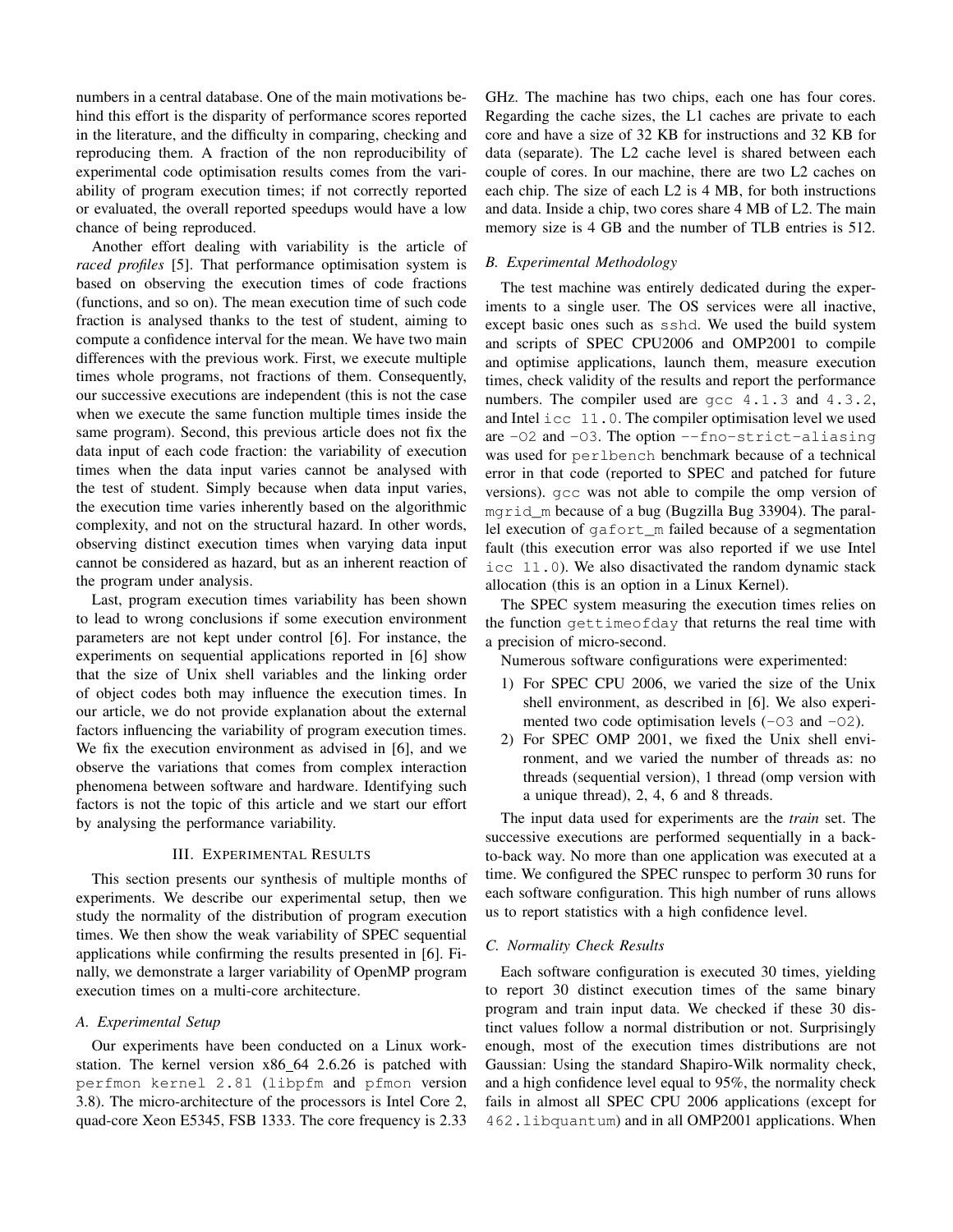the confidence level is reduced from 90% to 50%, the normality check succeeds in three SPEC CPU applications out of 11 (462.libquantum, 482.sphinx3 and 445.gobmk) and in three OMP applications within 9 ( 310.wupwise\_m, 324.apsi\_m, 330.art\_m). The normality check demonstrates that the Gaussian function cannot be used as a general distribution function for program execution times.

#### *D. Variability of Spec CPU 2006 Execution Times*

We use the violin plot<sup>1</sup> to report in Fig. 1 the execution times of each application, and for each Unix shell variable size. Here we illustrate four cases with representative variability, the article page size limitation does not allow the full report of all experiments.

The X-axis of Fig. 1 represents the size of Linux shell environment as studied in [6]. For each size, the Y-axis report the 30 execution times. We deduce from all these figures that: 1) we confirm that the size of the Linux shell environment may influence the execution times and 2) when we fix the execution environment, the variations of the execution times are minor (within one second). These observations are valid for all the SPEC CPU 2006 applications that we experimented.

By using the Student's t-test, we also report the mean confidence interval of these benchmarks in Fig. 2. We can see that these intervals are sufficiently tight. We deduce that the sample mean of the execution times of SPEC CPU benchmarks does not vary in a sensitive way.

From the experiments presented in this section, we deduce in overall that the variability of the execution times of all SPEC CPU2006 applications is negligible (less than 1 second) whatever the optimisation level we used  $(-02 \text{ or } -03)$ . A human user would not feel a difference when he executes multiple times the same program with the same input data.

The next section shows that this situation is not always the case if we use OpenMP applications on a multi-core architecture.

#### *E. Variability of Spec OMP 2001 Execution Times*

We use violin plots to report in Fig. 3 the execution times of each application compiled with gcc. The Unix environment size was fixed. We chose four applications to highlight that the variability is significant. The X-axis represents the different software configurations for the application: sequential version (no threads), OMP version with 1 thread, 2 threads, 4 and 8 threads. The Y-axis represents the 30 observed execution times for each software configuration. We conclude three observations:

- 1) The sequential and the single threaded versions do not exhibit significant variability.
- 2) When we use thread level parallelism (2 or more threads), the execution times decreases in overall but with a deep disparity. Consider for instance the case of swim in Fig. 3. The version with 2 threads runs between 76 and 109 s, the version with 4 threads runs

<sup>1</sup>The Violin plot is similar to box plots, except that they also show the probability density of the data at different values.







**456.hmmer gcc −O3**







Fig. 1. Observed Execution Times of some SPEC CPU 2006 Applications (compiled with gcc)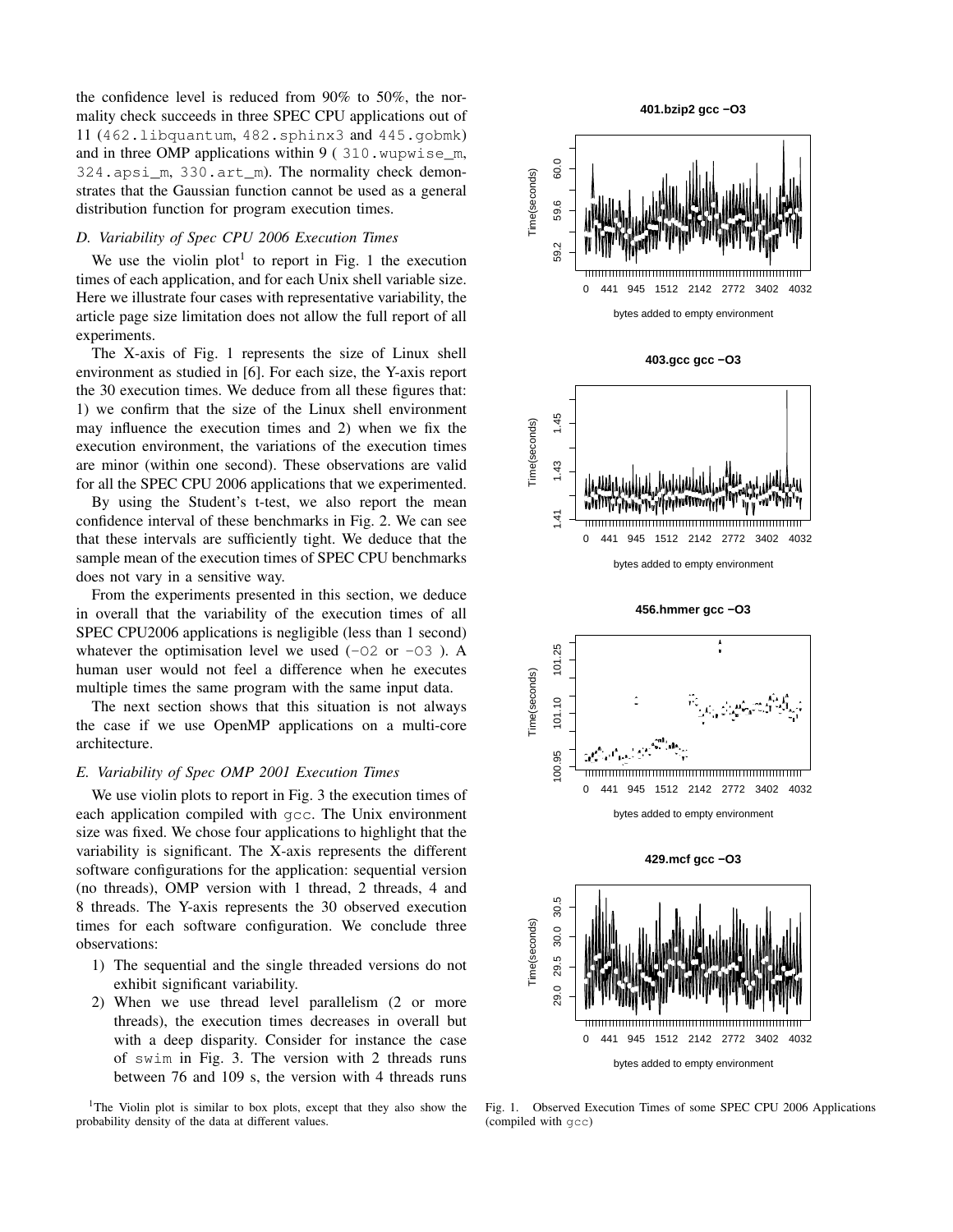

Fig. 2. Mean 95% Confidence Interval of some SPEC CPU 2006 Applications (compiled with gcc)

between 71 and 90 s. This variability is also present when swim is compiled with icc, see Fig. 4. The example of wupwise in Fig. 3 is also interesting. The version with 2 threads runs between 376 and 408 s, the version with 6 threads runs between 187 and 204 s. This disparity between the distinct execution times of the same program with the same data input cannot be justified by *accidents* or experimental hazards, because as we can observe the execution times are not normally distributed, and frequently have a bias.

3) The case of the application galgel is also interesting. In addition to the variability of the execution times for each software configuration, we observe that the performance of the program substantially decreases when increasing the number of threads! This examples illustrates that, on a multi-core architecture, increasing thread parallelism may bring severe performance loss. We checked the situation of galgel when we use the Intel icc 11.0 compiler instead of gcc, and the situation was radically different, see Fig. 4: increasing the number of threads decreases the execution times. We can observe a huge difference between the performance of the program compiled with gcc vs. the icc, either in terms of execution times and in terms of variability.

By using the Student's t-test, we report the mean confidence interval of these benchmarks in Fig. 5. Contrary to SPEC CPU 2006 applications, we can see here that these intervals are not always tight. For instance, the case of swim shows a large mean confidence interval, that does not allow for instance to clearly distinguish between the average performance of 4 and 6 threads. Also, the mean confidence interval of galgel with 4 threads is [108,112], which cannot be considered as tight for a sample mean. The other applications have tighter sample mean confidence intervals, the question becomes now if the sample mean is a good measure or not for the performance of a program. The next section discusses this matter.

#### IV. DISCUSSION

Many reported performance numbers in the literature consider the minimal observed execution time within a small sample (between 3 and 10 executions). While it may be argued that the observed minimum can be justified to have an idea of the best observed performance, we think that it is not true from a statistical and computer science point of view:

- 1) The minimal execution time may be rare, see the case of galgel application with 2 threads in Fig. 3. If we consider the min, then we may conclude that the version with 2 threads is better than the sequential version. But we can clearly see that the sequential version is better than the 2 threaded version in overall.
- 2) The minimal execution time belongs to a distribution of execution times obtained while input data and compiler optimisations do not change. In any case, the execution time variability, accounting for this minimum time, is not yet under control and has to be taken into account in measurements of speed-ups.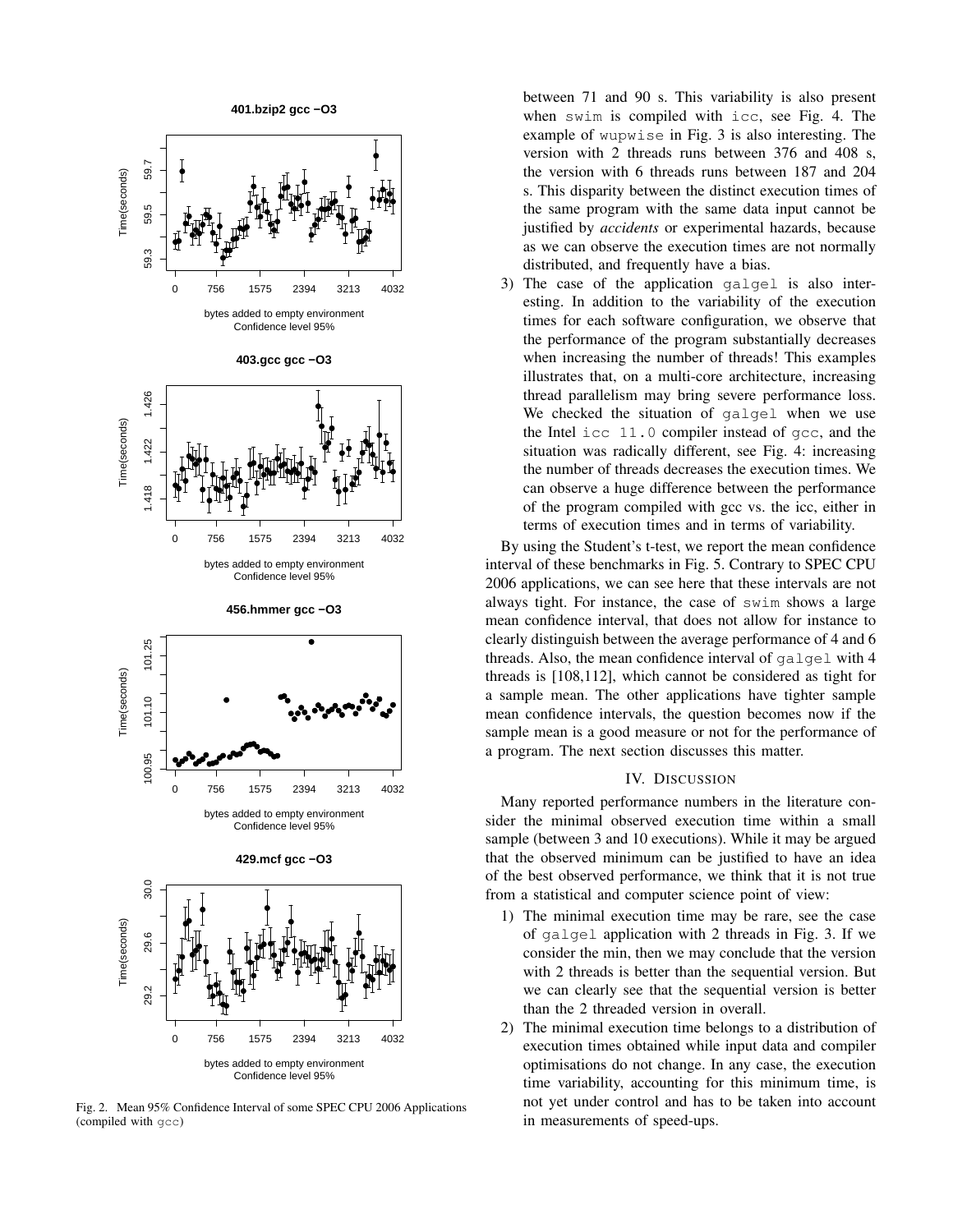

Fig. 3. Observed Execution Times of some SPEC OMP 2001 Applications (compiled with gcc)



Fig. 4. Observed Execution Times of swim and galgel compiled with intel icc

3) In statistics theory, estimating the confidence interval of the mean and the median is based on the central limit theorem, allowing to have a correct estimation with an arbitrary confidence level. However, it is well-known that the estimators of extreme values like minimum and maximum are hard to define correctly. In other words, considering the minimum of a sample of experiments does not allow to compute a confidence interval if the variability is important. Consequently, the minimal value may have a huge variation when we consider distinct samples. This variation of the minimum when we consider multiple samples is a deep disadvantage for reproducibility and check of the results.

As we studied in Sect. III, we showed that the distribution of the execution times have bias and important variations in the case of OMP applications. Consequently, the mean of the observed execution times is not a good choice to report a unique value for the execution time. We confirm then the advices of [3], [7] to use the sample median instead of sample mean to report execution times.

#### V. CONCLUSION

In this article, we report the experimental results of numerous months of benchmarking. We considered the applications of SPEC CPU2006 and SPEC OMP 2001. We used two compilers (gcc and icc) with two optimisation levels (-O2 and  $-03$ ). We varied the Unix shell environment and the number of threads. We also desactivated the randomisation of the starting address of the stack option. We considered